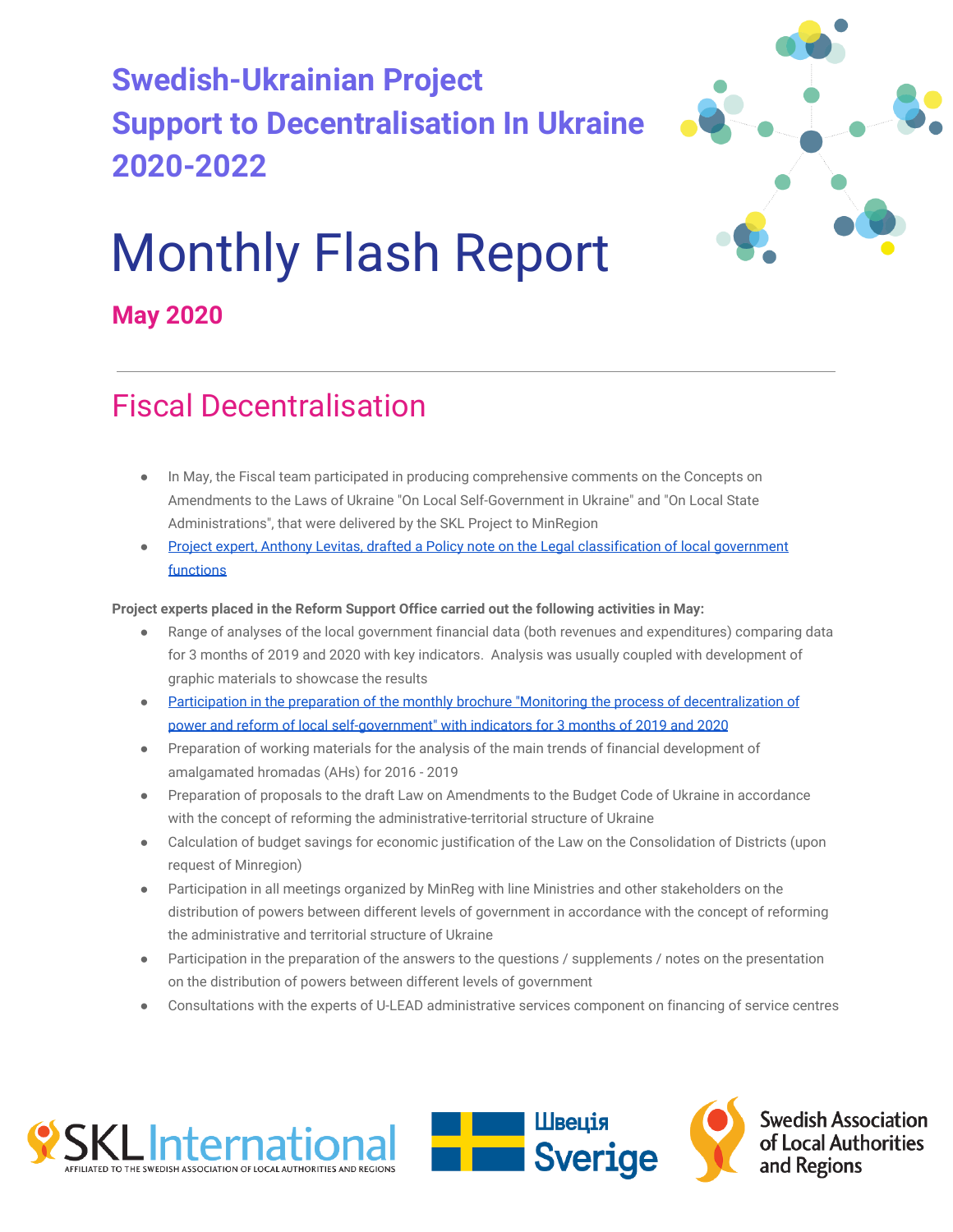# Decentralisation of Education

**During May 2020 the work of the education decentralisation team focused on:**

- Guidance, support and coaching for Ministry of Education and Science (MES) staff responsible for the education subvention allocation mechanism on:
	- Redistribution of Educational subvention for 2020 after correcting errors in the source data
	- Preparation of a policy solution for introduction of transparent "subvention calculation statements" for individual local governments - school founders
- Continuation of analytical support to MES in design of the structure, composition and approaches to the reform of pedagogical staff salaries:
	- Preparation of the case study on teacher salaries in Estonia
	- Assessment of the reform costs under various scenarios
- Policy advice to MES on the distribution of powers between different levels of government in accordance with the concept of reforming the administrative and territorial structure of Ukraine
- Support to MES and the Institute of Education Analytics regarding the development and implementation of additional statistical collection modules - Individual Teacher Data, Individual Student Data.
- Senior expert on Education prepared and submitted to MES leadership the following analytical papers:
	- SN 118 Review of Transactions of Education Subvention

## Support to Parliamentary Committees

At the request of the Verkhovna Rada Committee on State Building, Regional Policy and Local Self-Government the Project started the preparation of a number of information materials on the practices of the Scandinavian countries on the implementation of e-democracy tools at the national and local levels, on role and functioning of Local Government Association and other LSG-related topics.

## Support to the Association of Amalgamated Territorial Communities (AATC)

- The Project continues to support regional activities of the AATC, in particular communication with regional members of the AATC. During this period the main focus of the meetings has been on mutual support related to tackling the Covid-19, on the approval of Perspective Plans and on providing support to existing hromadas which have not been included in the final plans. [Online meetings of the AATC's regional branches](https://hromady.org/%d0%b2%d1%96%d0%b4%d0%b1%d1%83%d0%bb%d0%b8%d1%81%d1%8c-%d0%be%d0%bd%d0%bb%d0%b0%d0%b9%d0%bd-%d0%bd%d0%b0%d1%80%d0%b0%d0%b4%d0%b8-%d0%ba%d0%b8%d1%97%d0%b2%d1%81%d1%8c%d0%ba%d0%be%d0%b3%d0%be-%d0%b7/) [in Volynska, Odes'ka, Ternopilska, Rivnenska, Kyivska, Zaporiz'ka, Chernihis'ka and Cherkas'ka oblasts were](https://hromady.org/%d0%b2%d1%96%d0%b4%d0%b1%d1%83%d0%bb%d0%b8%d1%81%d1%8c-%d0%be%d0%bd%d0%bb%d0%b0%d0%b9%d0%bd-%d0%bd%d0%b0%d1%80%d0%b0%d0%b4%d0%b8-%d0%ba%d0%b8%d1%97%d0%b2%d1%81%d1%8c%d0%ba%d0%be%d0%b3%d0%be-%d0%b7/) [held](https://hromady.org/%d0%b2%d1%96%d0%b4%d0%b1%d1%83%d0%bb%d0%b8%d1%81%d1%8c-%d0%be%d0%bd%d0%bb%d0%b0%d0%b9%d0%bd-%d0%bd%d0%b0%d1%80%d0%b0%d0%b4%d0%b8-%d0%ba%d0%b8%d1%97%d0%b2%d1%81%d1%8c%d0%ba%d0%be%d0%b3%d0%be-%d0%b7/)
- Strategic support to the AATC: [on 15 May, online meetings of the Board and the Council of the AATC were](https://hromady.org/%d0%b2-%d0%b0%d1%81%d0%be%d1%86%d1%96%d0%b0%d1%86%d1%96%d1%97-%d0%be%d0%b1%d0%b3%d0%be%d0%b2%d0%be%d1%80%d0%b8%d0%bb%d0%b8-%d1%81%d0%b8%d1%82%d1%83%d0%b0%d1%86%d1%96%d1%8e-%d1%89%d0%be%d0%b4%d0%be/) [held](https://hromady.org/%d0%b2-%d0%b0%d1%81%d0%be%d1%86%d1%96%d0%b0%d1%86%d1%96%d1%97-%d0%be%d0%b1%d0%b3%d0%be%d0%b2%d0%be%d1%80%d0%b8%d0%bb%d0%b8-%d1%81%d0%b8%d1%82%d1%83%d0%b0%d1%86%d1%96%d1%8e-%d1%89%d0%be%d0%b4%d0%be/) to discuss the situation with the approval of Perspective Plans and the liquidation of more than 100 OTGs, as well as economic problems related to the COVID-19 pandemic



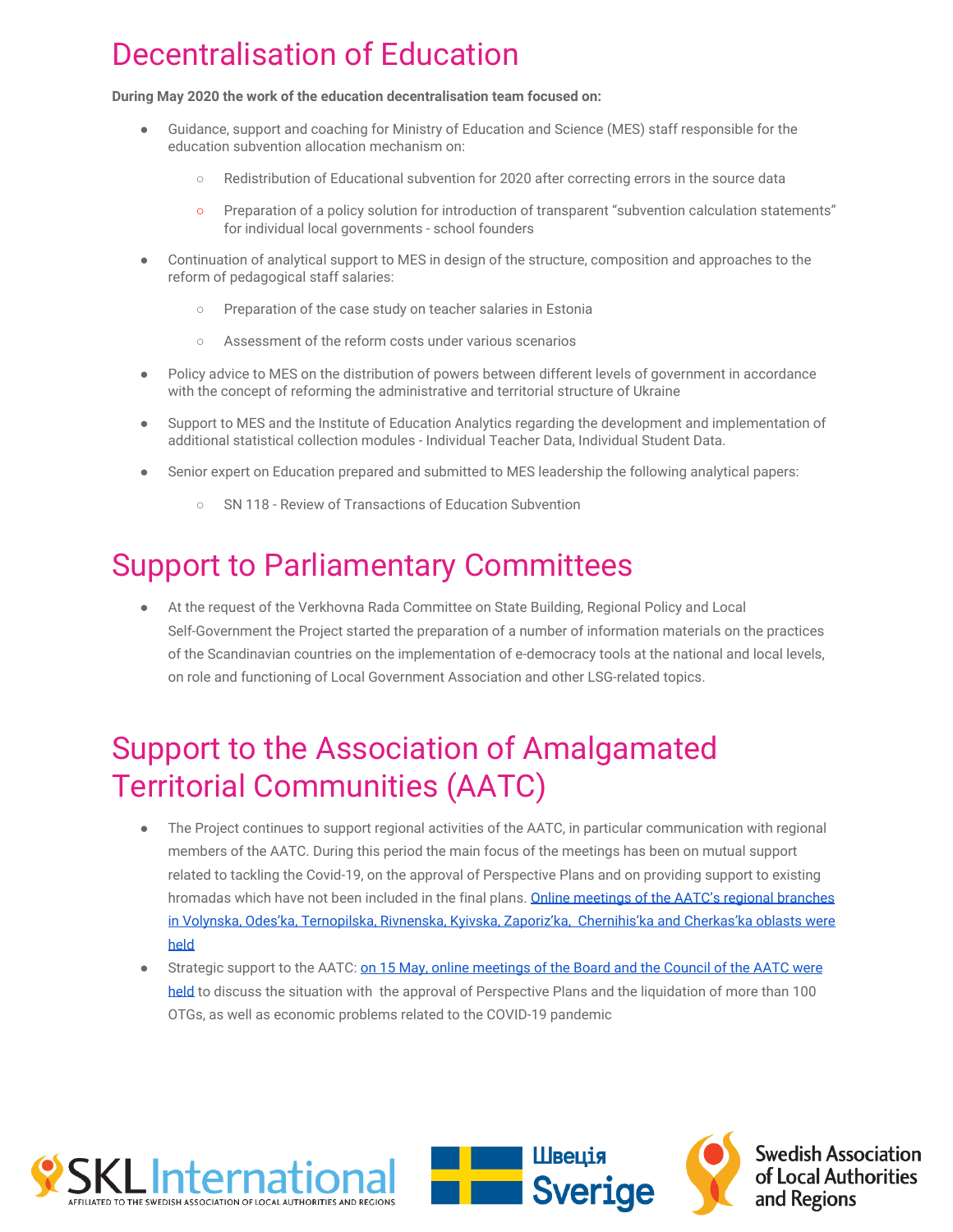- The AATC [appealed to the President, the Prime Minister](https://hromady.org/%d0%b0%d1%81%d0%be%d1%86%d1%96%d0%b0%d1%86%d1%96%d1%8f-%d0%be%d1%82%d0%b3-%d0%b7%d0%b2%d0%b5%d1%80%d0%bd%d1%83%d0%bb%d0%b0%d1%81%d1%8c-%d0%b4%d0%be-%d0%bf%d1%80%d0%b5%d0%b7%d0%b8%d0%b4%d0%b5%d0%bd/) to protect the existing communities from the liquidation
- Project experts helped with the preparation of proposals for the hromada support campaign
- [In April, the AATC presented a special web-page "Hromady against Covid-19", created with the support of](https://hromady.org/%d0%b0%d1%81%d0%be%d1%86%d1%96%d0%b0%d1%86%d1%96%d1%8f-%d0%be%d1%82%d0%b3-%d0%bf%d1%80%d0%b5%d0%b7%d0%b5%d0%bd%d1%82%d1%83%d0%b2%d0%b0%d0%bb%d0%b0-%d1%81%d0%bf%d0%b5%d1%86%d1%96%d0%b0%d0%bb%d1%96/) [the Swedish-Ukrainian project "Support to Decentralisation in Ukraine". "Hromadas against COVID-19" is a](https://hromady.org/%d0%b0%d1%81%d0%be%d1%86%d1%96%d0%b0%d1%86%d1%96%d1%8f-%d0%be%d1%82%d0%b3-%d0%bf%d1%80%d0%b5%d0%b7%d0%b5%d0%bd%d1%82%d1%83%d0%b2%d0%b0%d0%bb%d0%b0-%d1%81%d0%bf%d0%b5%d1%86%d1%96%d0%b0%d0%bb%d1%96/) [collection of practices and guidance to support hromadas during the coronavirus pandemic](https://hromady.org/%d0%b0%d1%81%d0%be%d1%86%d1%96%d0%b0%d1%86%d1%96%d1%8f-%d0%be%d1%82%d0%b3-%d0%bf%d1%80%d0%b5%d0%b7%d0%b5%d0%bd%d1%82%d1%83%d0%b2%d0%b0%d0%bb%d0%b0-%d1%81%d0%bf%d0%b5%d1%86%d1%96%d0%b0%d0%bb%d1%96/). By the end of May, the online platform <https://razom.hromady.org/>contained 35 practices on actions on local level to prevent and tackle the impact of the Coronavirus pandemic. Since the launch of the platform it has been visited more than 10000 times
- Representatives of the AATC took part in online meetings of Verkhovna Rada Committee on State Building, Regional Policy and Local Self-Government and the Ministry for Communities and Territories Development of Ukraine regarding the level of powers of local self-government bodies taking into account the Concept of Amendments to the Laws "On Local Self-Government in Ukraine" and "On Local State Administrations"
- Project experts held coaching sessions with the moderators of the Education and Rural Development Platforms and, together with the USAID DOBRE project experts
- Coaching moderators of education and rural development platforms.

#### **The Project supports the work of the legal, budget and finances, education and rural development platforms of the Association:**

- **In the framework of the Association's Legal platform:**
	- Letters were prepared and sent to the Verkhovna Rada Committee on State Building, Regional Policy and Local Self-Government regarding the draft Law "On Amendments to the Law of Ukraine On Improvement of Settlements"
	- Three express letters were prepared on the decision of the Cabinet of Ministers regarding the transition to the 2nd stage of quarantine easing from May 22
	- Preparation of a letter to the Verkhovna Rada Committee on State Building, Regional Policy and Local Self-Government regarding the draft Law on Amendments to the Law of Ukraine "On Local Self-Government in Ukraine" to ensure compliance with local self-government state guarantees and protection of its economic bases
	- Preparation of a comparative table with proposals on amendments to the Electoral Code of Ukraine for consideration at a meeting of the Board and the Council of AATC
	- Preparation of the recommendations for ATCs on how to protect themselves in the situation of approved perspective plans and the process of liquidation: cover letter to ATC; instructions for lawyers on preparation of claims; draft of the session decision; draft of the statement of claim.
	- Preparation of a letter to the Verkhovna Rada Committee on State Building, Regional Policy and Local Self-Government on Amendments to the Electoral Code of Ukraine
	- [Preparation of a Petition on the website of the Office of the President of Ukraine regarding the](https://petition.president.gov.ua/petition/97256) [preservation of amalgamated territorial communities from the liquidation that have passed the](https://petition.president.gov.ua/petition/97256) [democratic path of voluntary amalgamation](https://petition.president.gov.ua/petition/97256)



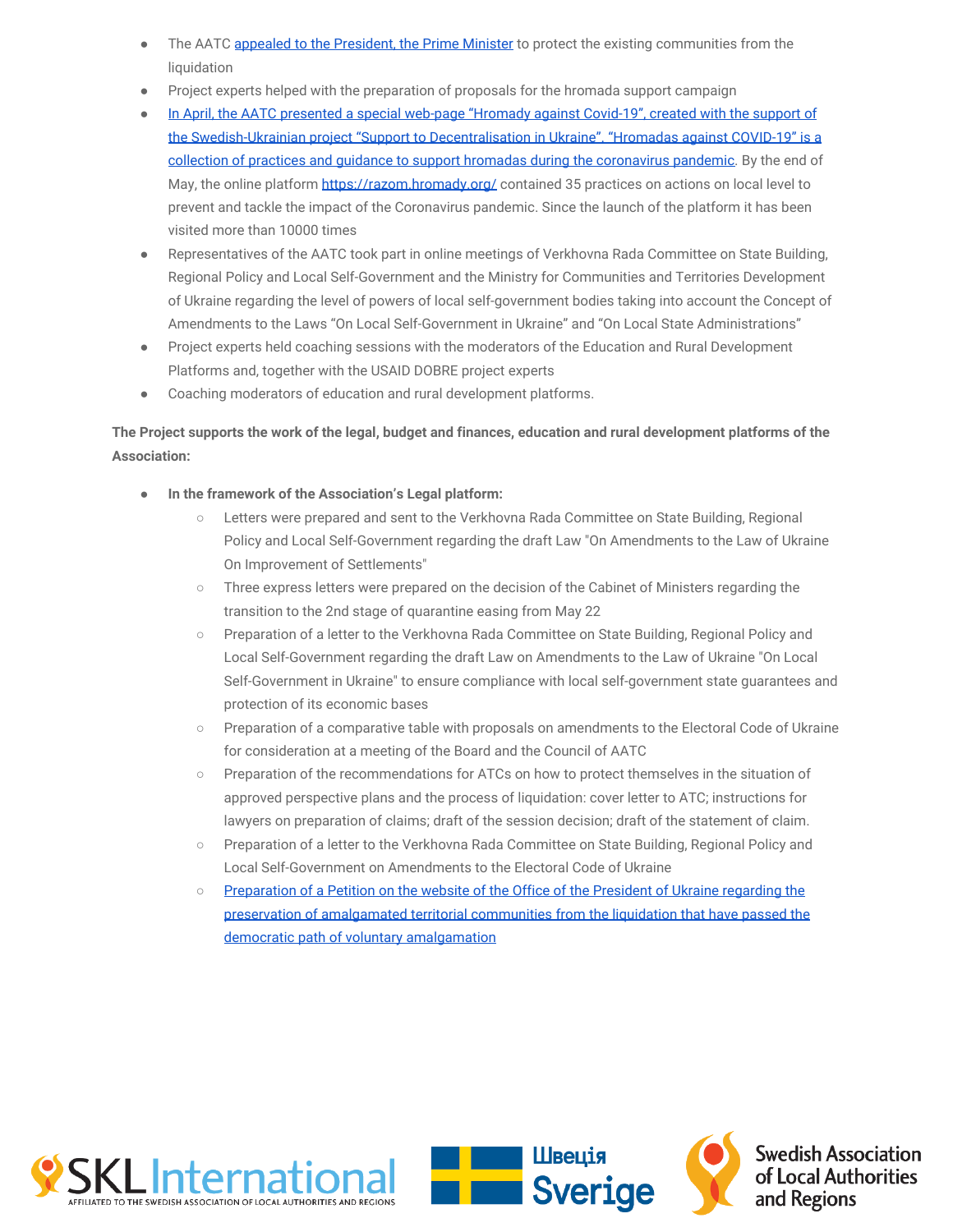#### Within the framework of the Association's platform "Local budgets and finances":

- Meeting of the thematic platform "Local budgets and finances" on the topic:" Problematic issues with the budgets of the amalgamated territorial communities of the current year and the next planning budget period"
- Participation in the meeting of the working group № 3 on local democracy of the Donors' Council to discuss the Concept of Amendments to the Laws of Ukraine "On Local Self-Government in Ukraine" and "On Local State Administrations"
- Preparation of the appeal to the President of Ukraine, the Prime Minister of Ukraine, the Chairman of the Verkhovna Rada of Ukraine to restore Article 103 of the Budget Code of Ukraine and provide further compensation of the loss of income of amalgamated territorial communities due to state tax benefits
- Preparation and submission of comments to the draft Law of Ukraine "On Amendments to the Budget Code of Ukraine on the establishment of the State Fund for Rural Development"
- Elaboration of proposals regarding the level of powers of local self-government bodies taking into account the Concept of Amendments to the Laws "On Local Self-Government in Ukraine" and "On Local State Administrations"; formation of the relevant expert position
- Within the framework of the Association's platform "Education":
	- Project experts worked on design of a training on "Upper level of education profile education in Europe"
	- On 12 May, the meeting of the thematic platform was held to discuss the division of powers between self-governments. Based on the results of the meeting of the sectoral platform, proposals were prepared for the Ministry for Communities and Territories Development of Ukraine
	- On 26 May, a webinar was held on the "Prospects of the profile school". The event was attended by more than 60 participants from ATCs from 17 oblasts
	- The moderator of the platform, in cooperation with the project experts, prepared an analytical note "Some aspects of fire-prevention and technogenic safety in schools"
	- [Collecting and preparation of five practices on education in times of pandemic](https://razom.hromady.org/%d0%bd%d0%b0%d0%bb%d0%b5%d0%b6%d0%bd%d0%b0-%d0%bf%d1%80%d0%b0%d0%ba%d1%82%d0%b8%d0%ba%d0%b0-2/) for the AATC's portal <https://razom.hromady.org/>
- **● Analytical work:**
	- [Development and presentation of the Analytical Note "Five years of formation of a new basic level](https://hromady.org/%D0%BE%D0%BF%D0%B8%D1%82%D1%83%D0%B2%D0%B0%D0%BD%D0%BD%D1%8F/) [of administrative units: successes and challenges of reform in Ukraine"](https://hromady.org/%D0%BE%D0%BF%D0%B8%D1%82%D1%83%D0%B2%D0%B0%D0%BD%D0%BD%D1%8F/)
	- Analysis of the Cabinet of Ministers of Ukraine orders on perspective plans of ATCs. Collection and processing of data that characterise the capacity and highlight the development of ATC formed in the period of voluntary amalgamation of territorial communities in 2015-2019
	- Analysis of results and preparation of visualisation on the basis of the survey on the preparation of conceptual foundations for the functioning of the position of "executive officer"
	- Analysis of perspective plans on the definition of administrative centers and approval of the territories of territorial communities of the regions of Ukraine and preparation of relevant draft letters of approval of 24 regions.
	- Conducting of the survey on the AATC's support to protect the legitimate interests of communities that are excluded from future Perspective Plans
	- Administration of the AATC's portal <https://razom.hromady.org/>